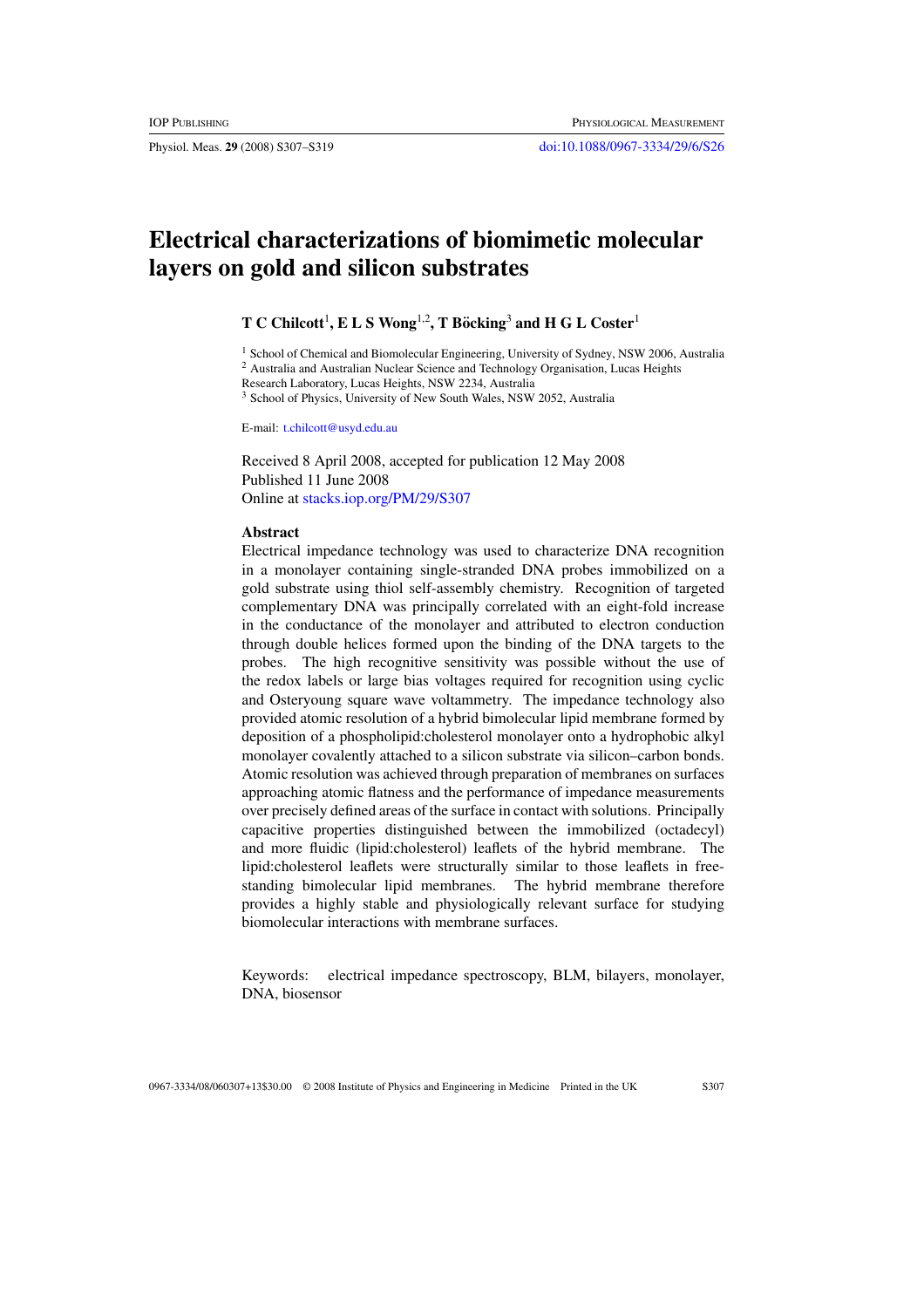# **Introduction**

Electron conduction through DNA has attracted much interest from both physiological and technological points of view. It not only plays a major role as a repair mechanism in DNA damage (Dandliker *et al* [1997\)](#page-12-0) but also has potential applications in the fields of forensics and nano-electronics (Bhalla *et al* [2003](#page-11-0)). Efforts to probe the mechanisms of DNA conduction (Arkin *et al* [1996](#page-11-0), Lewis *et al* [1997\)](#page-12-0) have utilized self-assembly processes for constructing molecular interfaces on solid substrates (Ulman [1991](#page-12-0)). Similarly self-assembly chemistry is utilized to prepare a variety of other biorecognitive or biomimetic interfaces, such as stabilized lipid membranes.

The substrates provide stability for these fragile interfaces. The substrates also provide the most likely means of monitoring or stimulating biological functions of these interfaces. This is particularly so for substrates comprising silicon and gold as these elements underpin the semiconductor technology that can potentially link biological functionalities of the constructs directly to effective transduction mechanisms and well-established amplification and recording technologies.

Additionally, the interfaces so stabilized may be studied with a wide range of surfacesensitive techniques including x-ray and neutron reflectometry, surface plasmon resonance, ellipsometry, atomic force microscopy and cyclic voltammetry. In combination with techniques commonly applied to free-standing bimolecular lipid membranes (BLMs), such as electrical impedance spectroscopy (EIS), fluorescence microscopy and fluorescence recovery after photobleaching, a detailed understanding of the structural and dynamic properties of the interfaces and incorporated molecules can be obtained.

Electrical impedance spectroscopy (EIS) has proved to be a very effective means of probing the structure of free-standing BLMs (Ashcroft *et al* [1977](#page-11-0)). For example, a series of EIS studies were able to locate cholesterol (Ashcroft *et al* [1983\)](#page-11-0), oxidized cholesterol (Karolis *et al* [1998](#page-12-0)), anesthetics (Coster and Laver [1986](#page-11-0)), growth hormones (Zimmerman *et al* [1977](#page-12-0)) and immunosuppressant drugs (Karolis *et al* [1999\)](#page-12-0) in these BLMs down to the atomic level. Atomic spatial resolutions were also achieved in an EIS study (Wong *et al* [2007](#page-12-0)) of a series of alky monolayers on silicon in which thicknesses of the layers were verified using x-ray reflectometry (XRR).

Here we present (1) EIS studies of DNA constructs on gold and (2) biomimetic membranes on silicon. In the first study, the relative sensitivities of EIS, cyclic voltammetry and Osteryoung square wave voltammetry measurements to the formation of helical DNA duplexes are compared. In the second study, the structural and electrical properties of the hybrid membranes are compared with those properties of free-standing BLMs. Finally, the quantity and quality of the information obtained from EIS studies of the biomimetic structures on the different types of substrates are compared and discussed.

#### **Materials and methods**

#### *Preparation of DNA-modified Au surface*

Details of the preparation of surfaces are described in detail by Chilcott *et al* [\(2007](#page-11-0)) and Gooding *et al* [\(2000](#page-12-0)). Briefly, cleaned gold electrodes were immersed in 4  $\mu$ M thiolated DNA with the sequence 5'-GGGGCAGAGCCTCACAACCT-p- $(CH_2)_3$ -SH-3' in an immobilization buffer (1 M KH<sub>2</sub>PO<sub>4</sub> (pH 4.5)) for 90 min. The surfaces then were incubated in a 1 mM mercaptohexanol (MCH) solution for 30 min, followed by rinsing with a phosphate buffer. The DNA*/*MCH-modified electrodes were then immersed in 4 mM complementary target DNA with the following sequence: 5'-AGGTTGTGAGGCTCTGCCCC-3' in the hybridization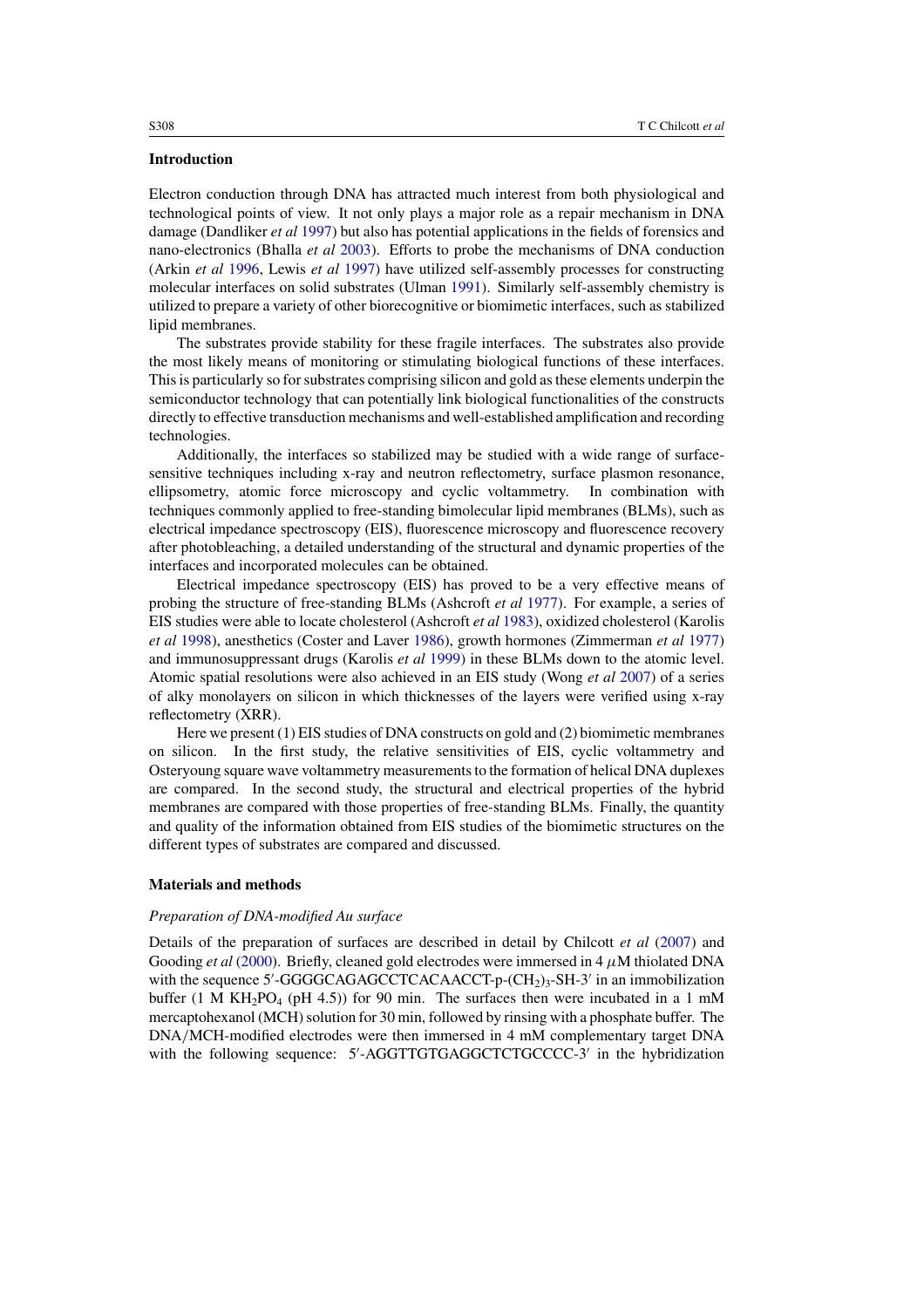<span id="page-2-0"></span>

**Figure 1.** Experimental chamber and two identically prepared electrodes used for DNA hybridization characterizations in a 300 mM KCl solution containing 5 mM ferrous*/*ferric cyanide. The insets are magnified schematics of the single-stranded DNA probes immobilized in monolayers on the gold surfaces.

buffer (10 mM Tris–HCl, 1 M NaCl (pH 7.0)) for 2.5 h and then rinsed with the phosphate buffer.

# *Preparation of Si-C linked monolayers*

Details of the preparation of these surfaces are described in detail by Böcking  $(2003)$  $(2003)$ . Briefly,  $Si(100)$  wafers (p-type, 0.005  $\Omega$  cm) were cleaned using a 'Piranha' solution and rinsed thoroughly with Milli-Q water. 2.5% hydrofluoric acid was used to generate a hydride terminated Si(100) surface. Hydrosilylation chemistry in deoxygenated octadecene under UV light then linked the octadecane monolayer via Si-C bonds to the surface. The surface was rinsed with hexane, dichloromethane, tetrahydrofuran and ethanol and dried thoroughly under a stream of nitrogen.

# *Preparation of hybrid bilayer lipid membranes on silicon*

Lipid mixtures used were PC<sup>4</sup>:cholesterol  $(2:1, \text{ mol/mol})$  and POPC<sup>5</sup>:cholesterol  $(2:1, \text{ mol/mol})$ mol*/*mol).

<sup>5</sup> 1-Palmitoyl-2-oleoyl-sn-glycero-3-phosphocholine.

<sup>4</sup> Phosphatidylcholine or lecithin from egg yolk.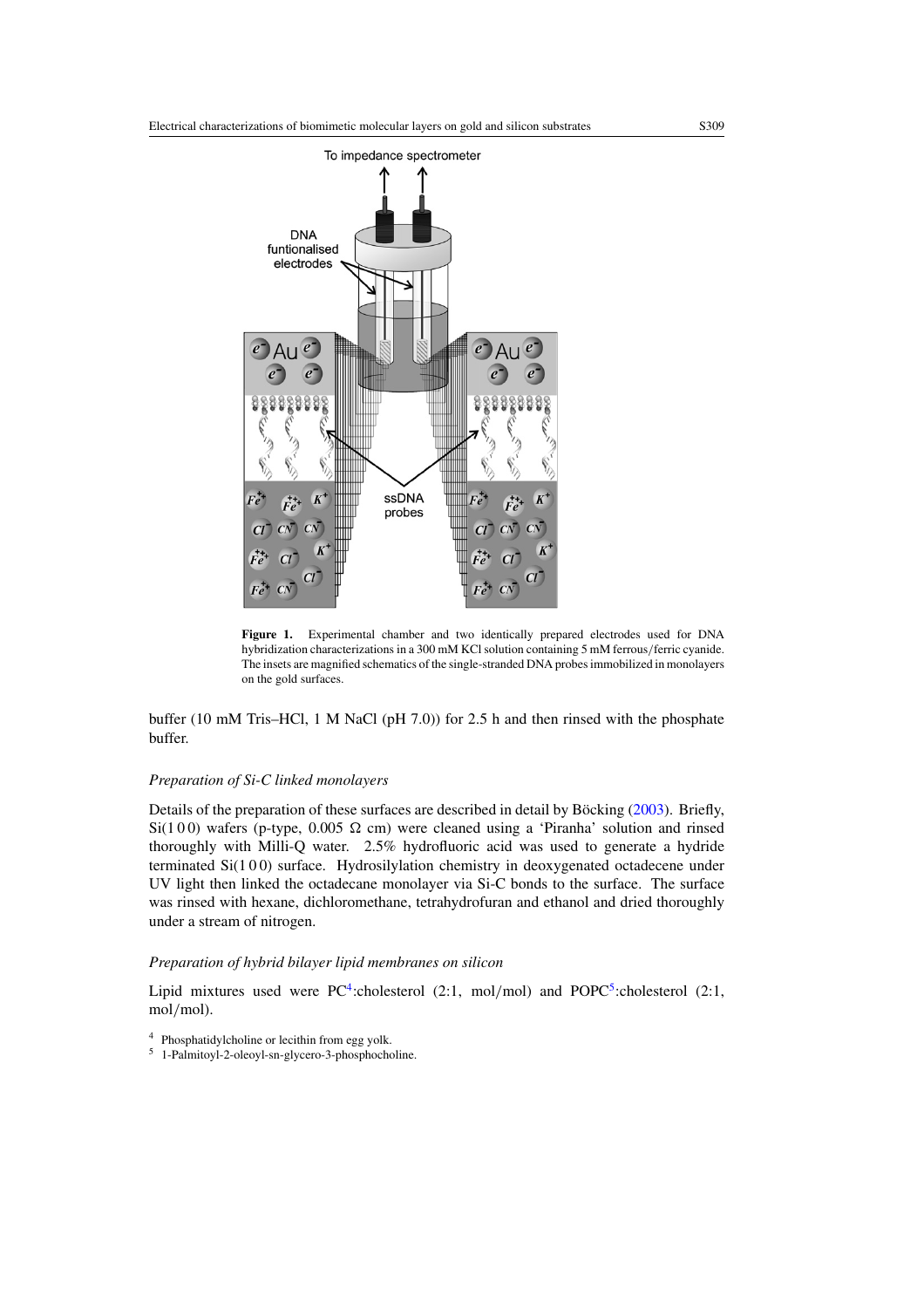<span id="page-3-0"></span>

**Figure 2.** (a) Schematic of the Inphaze chamber used to study hybrid bimolecular lipid membranes (BLMs) on silicon. (b) A gasket of rectilinear cross section that defines the active area of the substrate and volume of electrolyte for impedance measurements (see the appendix and figure A.1). (c) Hybrid BLM.

Solvent-dilution or vesicle-adsorption techniques as described by Böcking  $(2003)$  $(2003)$  were used to form hybrid bimolecular lipid membranes (figure 2(c)).

*Solvent dilution.* Phospholipids and cholesterol were dissolved in dichloromethane and mixed in the desired ratios. The solution was evaporated in a gentle stream of argon and dried under vacuum with gentle warming  $(30 °C)$  overnight.

*Vesicle adsorption methods.* A 50 mM solution of lipids in isopropanol (50  $\mu$ l) was injected into a vigorously stirred 50 mM  $KH_2PO_4$  buffer (pH 7.4, 1 ml). This vesicle suspension was then diluted 1:10 with the buffer and injected onto the octadecane monolayer. Alternatively, a 15 mM solution of lipids in isopropanol  $(15 \mu l)$  was deposited onto the octadecane monolayer and an aqueous buffer (50 mM KH<sub>2</sub>PO<sub>4,</sub> adjusted to pH 7.4–8) added with a micropipettor.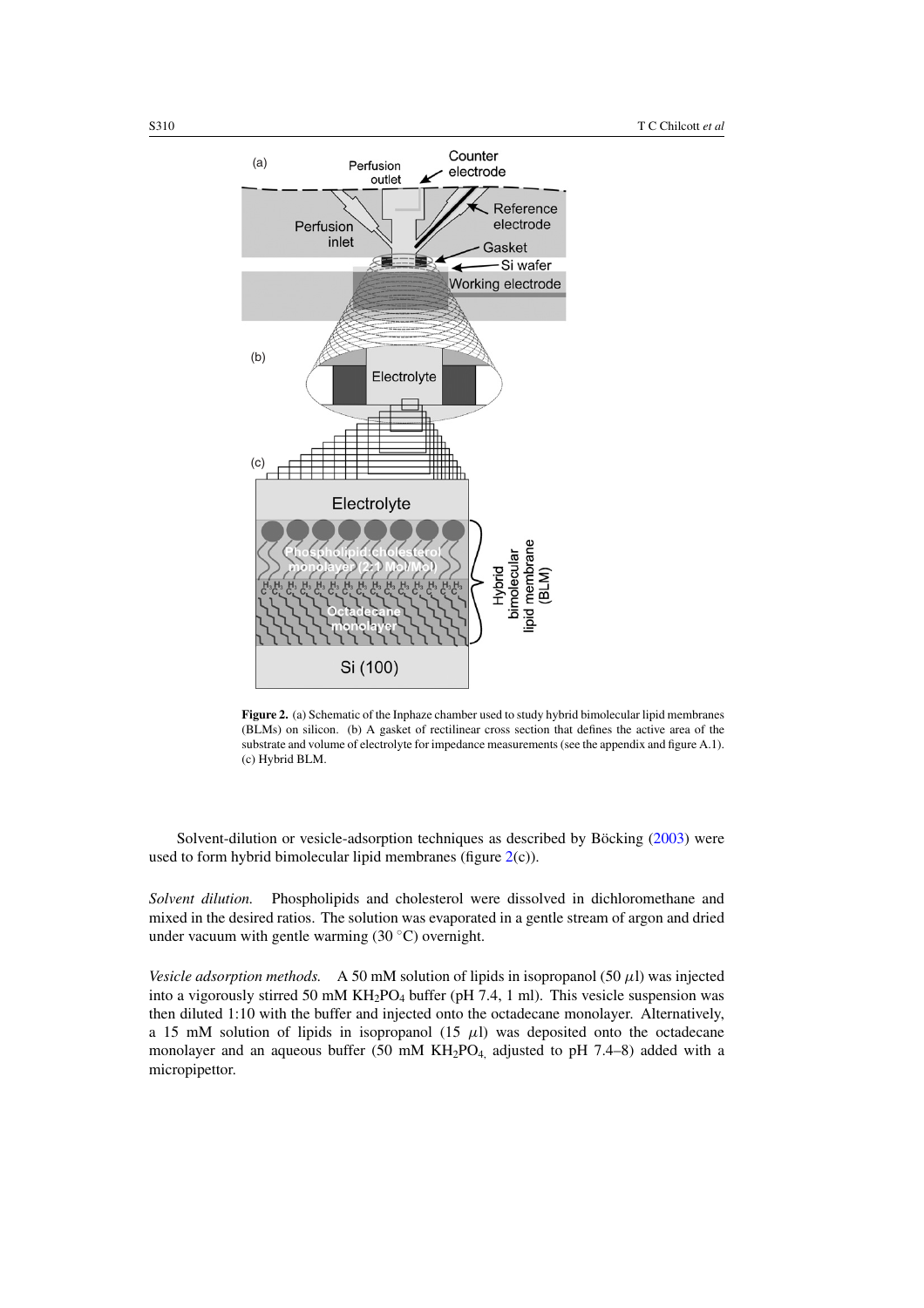#### *AC impedance measurements*

An Inphaze impedance spectrometer (Inphaze Pty Ltd, Sydney, Australia) performed impedance measurements over a frequency range of 6 mHz to 100 kHz as described in detail by Chilcott *et al* [\(2007](#page-11-0)). DNA experiments utilized two identical DNA-modified gold electrodes immersed in 5 mM ferric cyanide and ferrous cyanide in 300 mM KCl (see figure [1\)](#page-2-0). Characterizations of the hybrid BLMs utilized a three-electrode electrochemical chamber containing 100 mM KCl (see figure [2\)](#page-3-0). A detailed description of the cell, the importance of using a gasket of rectilinear cross section as opposed to one of circular cross section and the method for estimating the thicknesses of layers can be found in the appendix.

# **Results**

#### *DNA interface on gold*

Measurements of conductance and capacitance as a function of frequency for a gold electrode which was initially bare ( $\blacksquare$ ), modified with single-stranded DNA ( $\blacklozenge$ ) and then double-stranded DNA  $(\blacklozenge)$  are shown in figure [3.](#page-5-0) The dispersions with frequency are uniquely different from each other except at the extreme frequencies. The convergence of the dispersions at high frequencies can be attributed to the bulk conductance of the  $KCI/FeCN<sub>2</sub>/FeCN<sub>3</sub>$  electrolyte and that at low frequencies to a gold–electrolyte interface with vastly different conduction properties to the classic ionic double layer. This difference is attributed to the presence of electron donors (i.e.  $Fe^{2+}$ ) and acceptors (i.e.  $Fe^{3+}$ ) in the electrolyte which facilitate electron conduction between the electrolyte and the gold either directly  $(\blacksquare)$  or via the DNA interfaces ( $\lozenge$ and  $\blacklozenge$ ). Indeed the measurements at 10<sup>-2</sup> Hz, where the conductance dispersions converge, reflect a conductance value for the interface which is some 500 times that reported for a 'blocking' ionic double layer (Gaedt *et al* [2002\)](#page-12-0), i.e. one that forms in the absence of redox ionic species.

The variations in the dispersions between these extremes of frequency can be correlated with the immobilization of single-stranded DNA  $\odot$  and the subsequent hybridization of the complementary single-stranded DNA  $(\blacklozenge)$ . In particular, the decrease in the conductance after immobilization is consistent with previous reports (Steel *et al* [1998\)](#page-12-0) and the explanation that electrons are repelled from the interface by the polyanionic backbone of the immobilized single-stranded DNA. Further, the eight-fold increase in the conductance after hybridization can be attributed to formations of double-stranded DNA which act as molecular wires for electrons (Aich *et al* [1999](#page-11-0)).

#### *Hybrid bimolecular lipid membranes (BLMs) on silicon*

The electrical characterization of the hybrid BLMs was performed using a chamber that facilitated impedance measurements over a precisely defined area of substrate surface and electrolyte solution. Characterizations on a silicon substrate with a native oxide layer in contact with an electrolyte (see the appendix) revealed that the impedance of the silicon– electrolyte interface derived principally from the capacitative properties of its oxide layer and not from the type of double layer that dominates the electrical properties of the gold–electrolyte interface.

Figure [4](#page-6-0) shows capacitance and conductance measurements of the octadecane monolayer (◦) attached directly to the silicon surface after the oxide layer had been chemically etched away (see inset (c) of figure [4\)](#page-6-0). The Maxwell–Wagner fit to these measurements is also consistent with interfacial properties deriving principally, in this instance, from the capacitive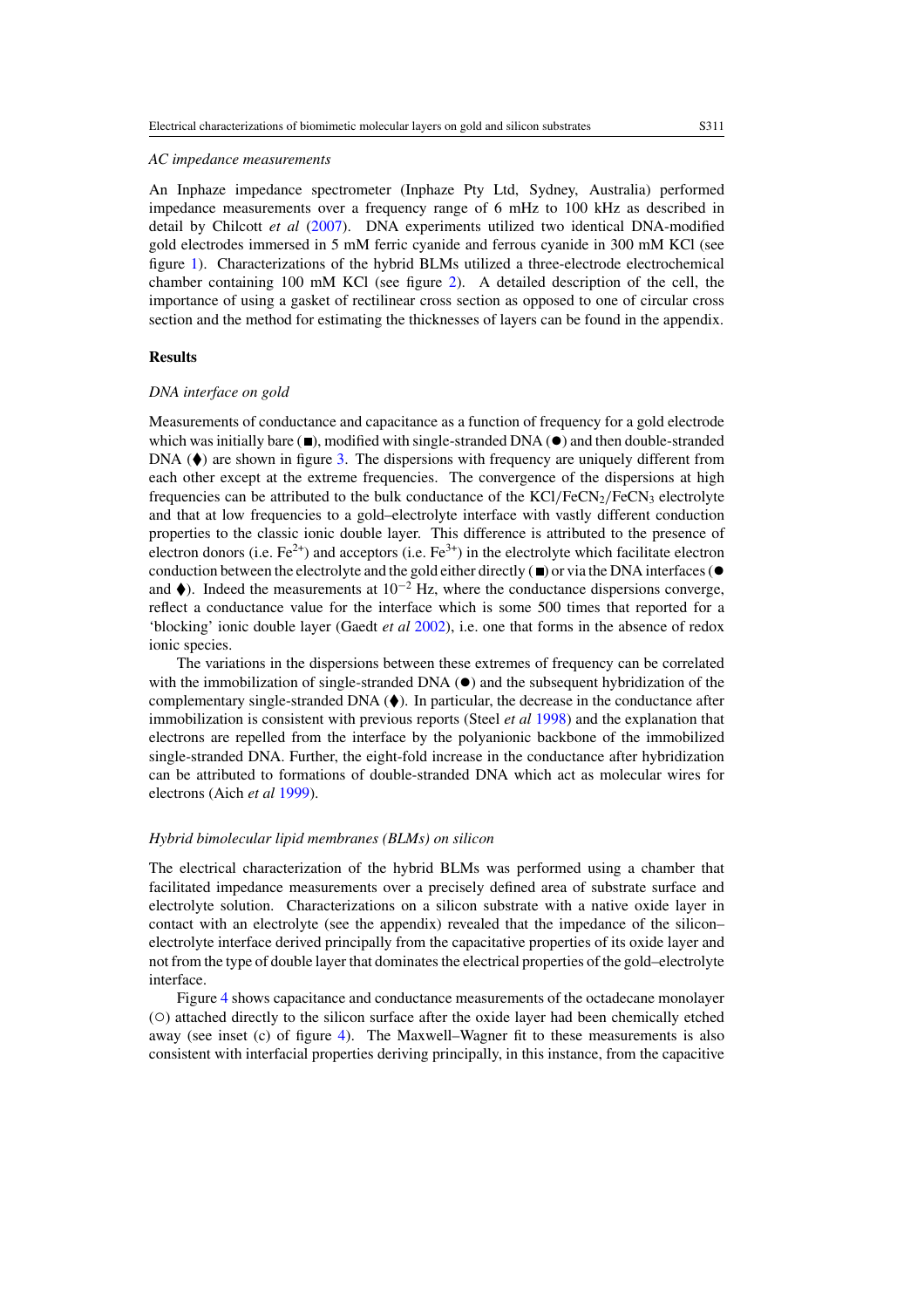<span id="page-5-0"></span>

Figure 3. Capacitance (a) and conductance (b) data obtained from the impedance measurements of bare  $(\blacksquare)$ , single-stranded DNA  $(\lozenge)$  and double-stranded DNA-modified  $(\lozenge)$  gold electrodes (adapted from Chilcott *et al* [\(2007\)](#page-11-0)).

properties of the monolayer. The capacitance values for this interfacial layer were  $18 \pm$ 2 mF m−<sup>2</sup> , in agreement with the values of 16.8 mF m−<sup>2</sup> reported by Yu *et al* [\(2000](#page-12-0)) and  $15 \pm 1$  mF m<sup>-2</sup> reported by Wong *et al* [\(2007](#page-12-0)).

Addition of a lipid:cholesterol vesicle suspensions to the hydrophobic Si-C linked monolayer led to a substantial decrease in the capacitance and conductance of the system. This decrease, which was attributed to the formation of the hybrid BLM (hBLMs) by the spreading of vesicles on the hydrophobic alkyl monolayer, occurred within approximately 15–20 min after injection of the vesicle suspensions. Similar kinetics have been observed for the preparation of hBLMs on alkanethiol monolayers on gold (Silin *et al* [2002\)](#page-12-0).

After the initial fast decrease, the vesicle suspension was removed and exchanged with a fresh buffer. The capacitance and conductance of the system continued to decrease at a slow rate for more than 1 h, which might reflect small defects in the lipid monolayer 'healing' slowly.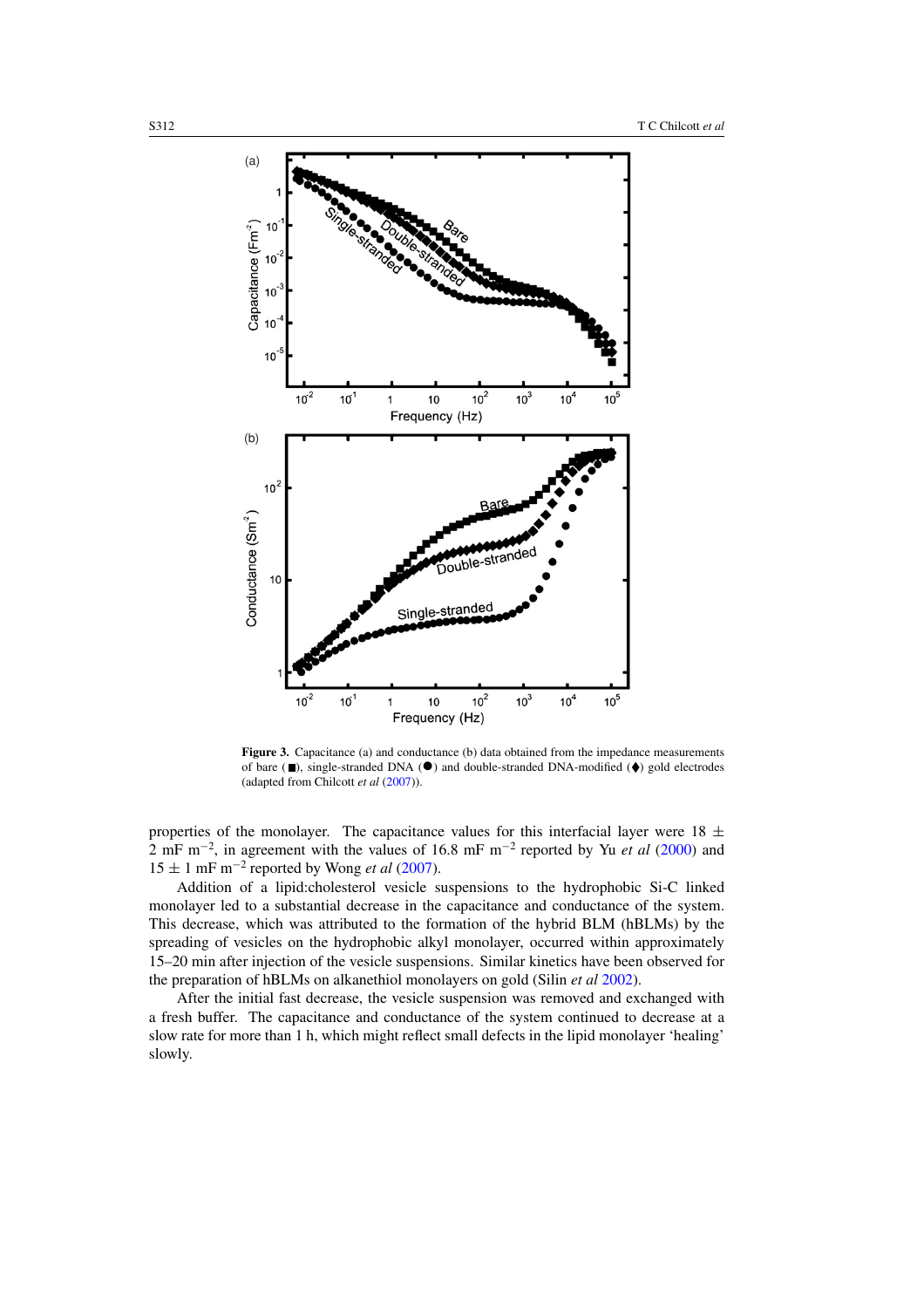<span id="page-6-0"></span>

Figure 4. Capacitance (a) and conductance (b) dispersions with frequency obtained from the impedance measurements of the octadecane monolayer (○) and partially formed hybrid BLM  $(\Box)$  on a Si(100) surface (adapted from Chilcott *et al* [\(2007\)](#page-11-0)). Insets (c) and (d) depict the stages of formation of the hybrid and the Maxwell–Wagner circuit elements for the electrolyte, monolayer and PC:cholesterol leaflet that provided theoretical fits to the data (see the appendix and footnote 6).

Figure 4 shows the conductance and capacitance measurements of a hybrid BLM  $(\Box)$ comprising PC:cholesterol and octadecane leaflets. The theoretical fit to these data yielded three Maxwell–Wagner elements. The conductance and capacitance values of two of the elements are of similar magnitude to values obtained for the electrolyte and octadecane leaflet prior to the addition of PC:cholesterol (e.g. see inset (d) of figure 4). The third element therefore was justifiably attributed to the upper PC:cholesterol leaflet<sup>6</sup>.

<sup>6</sup> Maxwell–Wagner models utilizing an additional element yielded better fits to the conductance measurements in figure 4(b) but did not improve substantially the exceptionally good fits to the capacitance data. Further, the additional elements did not alter substantially the capacitance and conductance values deduced for the monolayers or the conductance values for the electrolytes used to generate the theoretical curves in figure 4. The origin of the additional elements is unknown but could be attributed to the manifestation of interfacial polarization layers in the electrolyte arising from the dependences of the Born energies for ions and electrons on the dielectric properties of Si.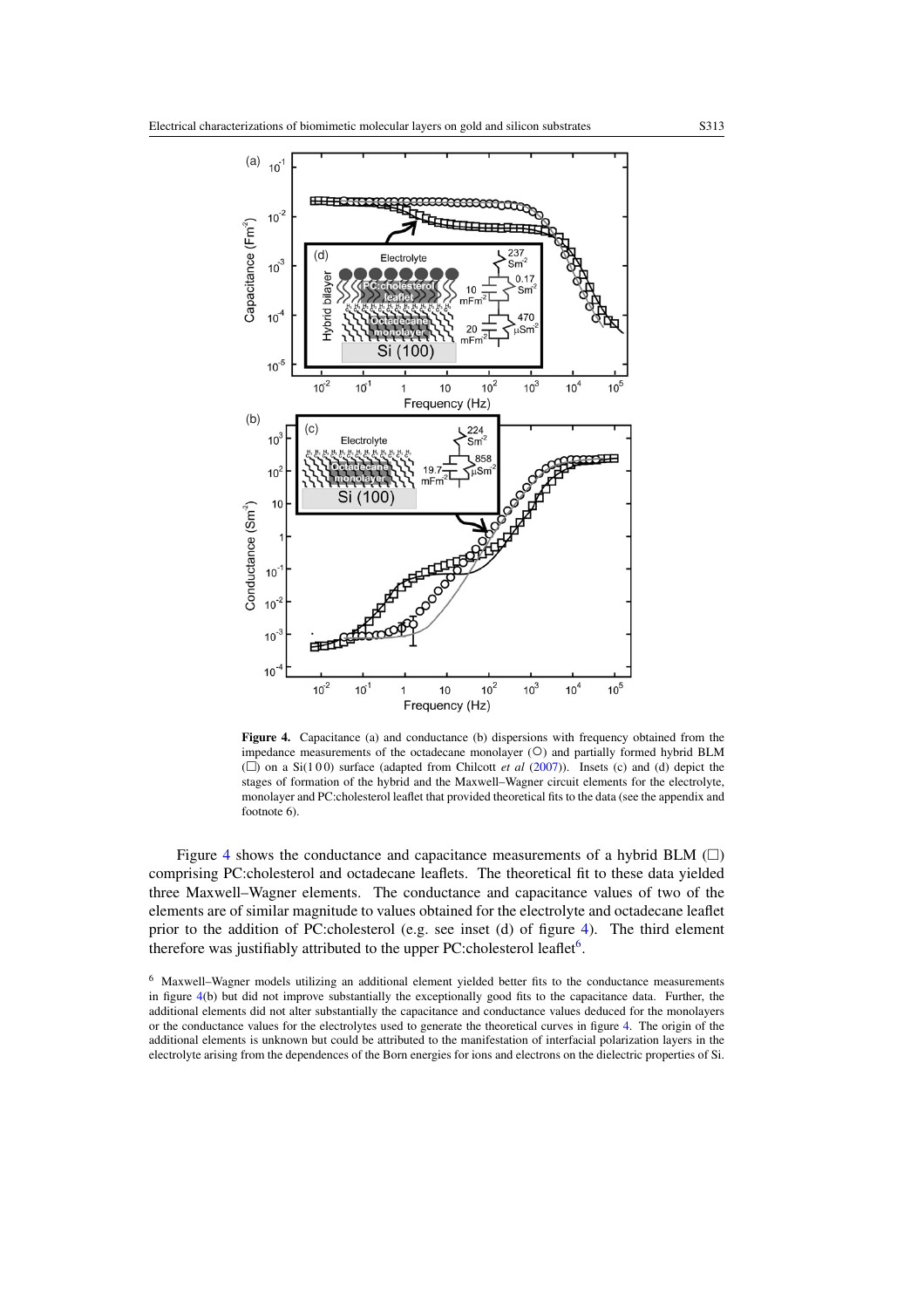The conductance of the upper leaflet was several orders of magnitude higher than that of the lower leaflet, which indicates that the phospholipid and cholesterol molecules were more loosely packed than the immobilized octadecane molecules; the lower packing density correlating with an increased ionic permeability and hence conductance. The differences in packing densities also indicate that there was little interdigitation of the hydrocarbon (acyl chain) regimes of the PC leaflet and octadecane monolayer as occurs between the hydrocarbon regimes of the two leaflets in free-standing BLMs (Silin *et al* [2002](#page-12-0)). On this basis, a thicker PC leaflet would be expected to form on the densely packed monolayer anchored to the silicon than leaflets of free-standing BLMs. Indeed the capacitance value of 10 mF  $m^{-2}$ , obtained from the data shown in figure [4,](#page-6-0) is less than the values of  $13.2 \pm 0.4$  mF m<sup>-2</sup> for PC:cholesterol leaflets in free-standing BLMs (Karolis *et al* [1998\)](#page-12-0) (see equation [\(A](#page-10-0)*.*4)).

Analyses of data from POPC:cholesterol leaflets on octadecane monolayers yielded similar trends. Further, hybrid BLMs with similar properties to those formed by vesicle adsorption were also prepared by the solvent-dilution technique. Hybrid bilayers formed spontaneously after an aqueous buffer was added to the chamber. The impedance spectra of hybrid BLMs prepared on the same substrate by both techniques were usually indistinguishable.

# **Discussion**

Self-assembled monolayers (SAMs) of alkylthiols on gold or of alkylsilanes on silicon dioxide surfaces have been utilized in many applications ranging from the controlled immobilization of biomolecules such as DNA (Levicky *et al* [1998\)](#page-12-0) to the development of biomimetic membranes (Plant *et al* [1994\)](#page-12-0). Although the gold and silicon substrates fulfill an important structural role in stabilizing the otherwise fragile biomimetic interfaces, they do not necessarily link directly to the functionality of the interfaces. For example, the interface that gold forms with aqueous environments alone, called the ionic double layer, represents a substantial electrical barrier to any electronic transduction of a biological signal as does the oxide layer that forms on silicon.

## *DNA interface on gold*

A typical strategy to reduce the barrier of the ionic double layer in DNA-on-gold applications, utilizing cyclic and Osteryoung square wave voltammetry as a means of characterizing electron conduction, has been to employ redox labels, e.g. 2,6-disulfonic acid anthraquinone (AQDS), to facilitate the detection of electron conduction through the DNA into the gold substrate (Wong and Gooding [2003\)](#page-12-0). An alternative strategy has been to use ferric cyanide as an electrocatalyst (Kelley *et al* [1999\)](#page-12-0) in the aqueous environment where the targeted complementary DNA is located. A variation in the latter strategy is described herein, resulting in an almost three orders of magnitude decrease in the double layer barrier and an eight-fold increase in the conductance of the interface upon hybridization of the DNA (see figure  $3(b)$  $3(b)$ ).

The eight-fold increase in the conductance after hybridization is consistent with reported two-fold increases in the peak-to-peak current of cyclic voltammograms obtained from similar interfaces after hybridization (Wong and Gooding [2003](#page-12-0)). The magnitude of the increase represents a significant improvement in recognitive sensitivity which was achieved without complications involving the use of redox labels and bias voltages of large magnitude (∼−400 mV) required by cyclic and Osteryoung square wave voltammetry.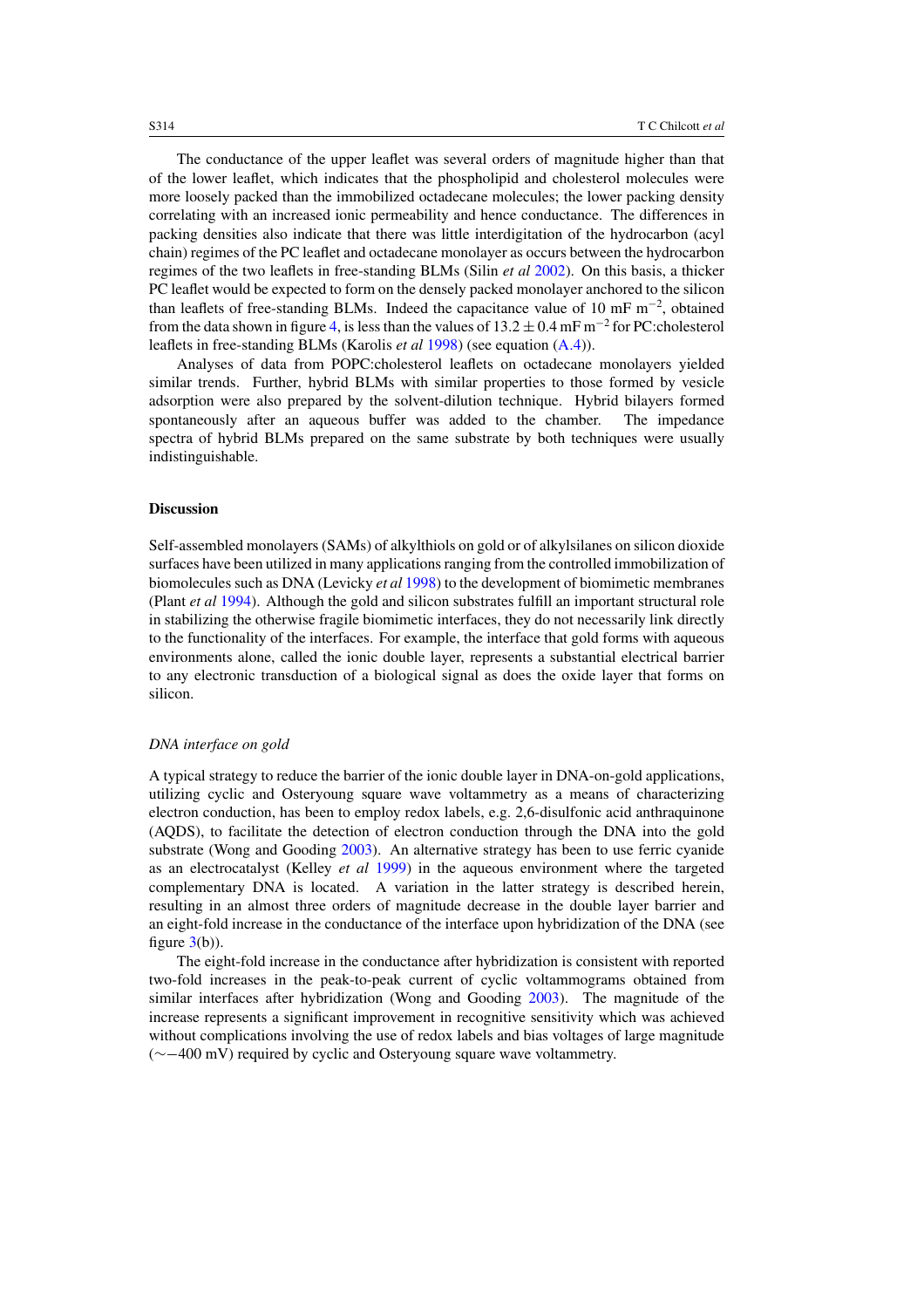#### *Hybrid bimolecular lipid membranes (BLMs) on silicon*

The characterization of the electrical properties of alkyl monolayers formed by silane chemistry on oxidized silicon substrates is complicated by the contributions of the silicon dioxide layer to the capacitance measured in the low frequency regime. This complication can be overcome by utilizing silicon–carbon linked monolayers without the intervening oxide layer (Linford and Chisley 1993, Böcking et al [2004](#page-11-0)). The capacitance measurements for the octadecane (figure  $4(a)$  $4(a)$ ,  $\circ$ ) monolayer directly attached to the silicon surface atoms reveal an interfacial capacitance that was independent of frequency over some four decades of frequency and which was fully consistent with theoretical expectations for an octadecane layer with homogeneous dielectric properties. This consistency justified the use of the theory to provide an unambiguous and precise estimate of the thickness of such a layer in good agreement with published values using electrical impedance spectroscopy (EIS) (Wong *et al* [2006\)](#page-12-0) and other technologies (Yu *et al* [2000\)](#page-12-0) including x-ray reflectometry (Wong *et al* [2007\)](#page-12-0). The EIS characterization was successfully extended to characterization of an additional lipid layer (figure  $4$ ,  $\Box$ ), the dielectric and geometrical properties of which were very similar to that of lipid leaflets in physiologically relevant free-standing bimolecular lipid membranes (Karolis *et al* [1998\)](#page-12-0).

# *Limitations in resolution of characterizations of molecular constructs on a gold substrate*

EIS studies of the DNA interface on gold yielded substantial capacitive changes correlated with hybridization (see figure [3\(](#page-5-0)a)) that are indicative of structural and/or dielectric changes expected during the formation of the double helices. However, a specific characterization of such structural and dielectric changes is complicated by the persistence of a modified ionic double layer in the vicinity of the DNA interface as well as the three-dimensional geometries of the electrochemical apparatus (figure [1\)](#page-2-0) and rough surfaces of the gold substrate used in these experiments.

For example, a comparison of capacitance data for the bare silicon–electrolyte (figure [A.1,](#page-10-0)  $\blacksquare$ ) and gold–electrolyte interfaces (figure [3\(](#page-5-0)a),  $\blacksquare$ ) reveals differences in the extent to which the capacitance disperses with frequency at low frequencies. The capacitance data for the former are essentially constant in frequency which yields a capacitance value for the silicon dioxide layer and an estimate of its thickness based on its known homogeneous electrical properties (see the appendix). In stark contrast, the dispersion of the gold–electrolyte interface is very pronounced and cannot be characterized using a Maxwell–Wagner model in which the individual circuit elements describe homogeneous electrical properties of layers. This type of dispersion is commonly observed in inert metal-electrolyte systems (Coster and Chilcott [1999\)](#page-11-0) and attributed to the non-transference of charge at the interface and the topography of the surface (Wang and Bates [1986\)](#page-12-0). Figure [3\(](#page-5-0)a) ( $\blacksquare$ ) shows that the dispersion persists even in the presence of an electrocatalyst (FeCN<sub>2</sub>/FeCN<sub>2</sub>) which promotes transference of charge (electrons) and increases the conductance by almost three orders of magnitude. In this instance, the persistence of the dispersion can therefore be principally attributed to a surface topography for the gold that was rougher than that for silicon. Indeed, the absence of the dispersion for capacitance data for octadecane and hybrid BLM constructs on silicon (figure [4\(](#page-6-0)a)) is consistent with an atomically flat topography which, in conjunction with the Inphaze electrochemical chamber (figure [2\)](#page-3-0) and spectrometer, provided dimensions of the hybrid BLMs down to the atomic level.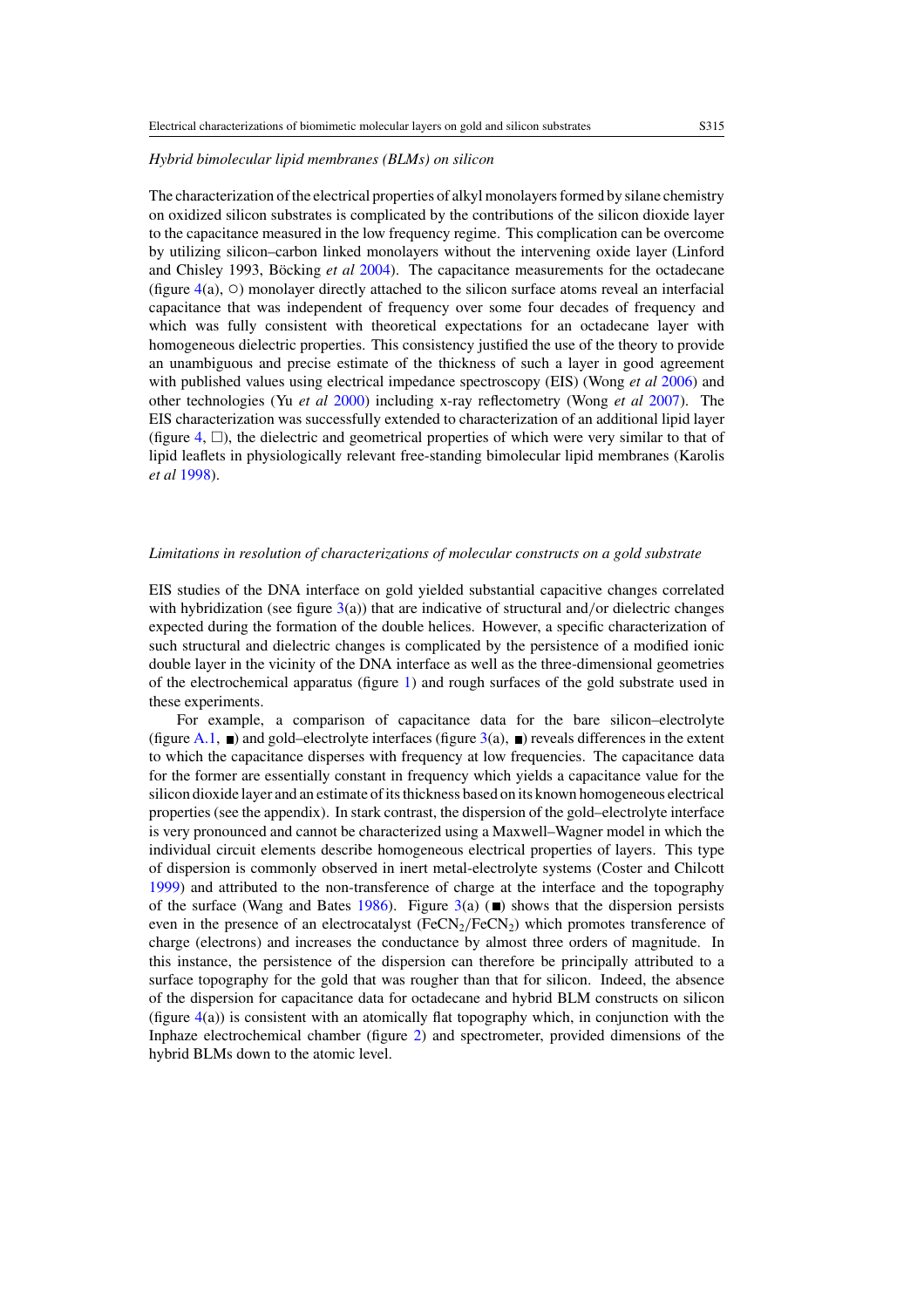# <span id="page-9-0"></span>**Conclusions**

The DNA hybridization in a monolayer on gold was correlated with an eight-fold increase in the conductive properties of the monolayer.

Dielectric and structural characterizations of hybrid BLMs on silicon were consistent with other types of characterizations and estimates from the literature.

Electrical impedance spectroscopy measurements over precisely defined areas of biomimetic layers on atomically flat surfaces in contact with electrolyte solutions provided structural resolution of the layers down to the atomic level.

#### **Acknowledgments**

This work was supported by Australian Research Council (Discovery Grant Number: DP0452447). T. Böcking was supported by International, AINSE and UNSW Postgraduate Research Scholarships.

#### **Appendix. Achieving atomic resolutions of molecular layers on Si surfaces**

A schematic of the experimental chamber for electrically characterizing molecular layers adsorbed to or self-assembled on flat surfaces is depicted in figure [A.1](#page-10-0) with the insets featuring two different types of gaskets used to define the active surface areas of the substrates. Conventional chambers employ Nitrile gaskets of circular cross section ('O-ring') whereas the 'Inphaze' chamber employs a gasket of rectilinear cross section comprising a 1 mm thick slice of flexible polymer Tygon of internal diameter 4.8 mm. Impedance measurements of the interface that silicon forms with an electrolyte solution were performed using the rectilinear gasket and a Nitrile O-ring of internal diameter 4.8 mm and cross-sectional diameter 0.8 mm.

The silicon surface readily oxidizes when exposed to air to form a native silicon dioxide (SiO<sub>2</sub>). The bulk electrical properties of the SiO<sub>2</sub> layer (and any electrolyte–SiO<sub>2</sub> interfacial layer) are commonly modeled as a single capacitance component *C* and those properties of the electrolyte as a single resistance component of conductance *G*. The total impedance of the series combination is

$$
Z(\omega) = \frac{1}{G} + \frac{1}{j\omega C} \quad \text{with} \quad j \equiv \sqrt{-1} = e^{j\pi/2}, \tag{A.1}
$$

where  $\omega$  is the angular frequency of the alternating current used for the impedance measurements.

It can be readily shown that the total capacitance per unit area of the measured impedance is given by

$$
c(\omega) \equiv \left(\frac{G^2 C}{G^2 + C^2 \omega^2}\right) \frac{1}{A},\tag{A.2}
$$

where  $A$  is the known sealed area of the working electrode. At sufficiently low frequencies equation (A*.*2) approaches a constant value of

$$
c(\omega \to 0) \approx \frac{C}{A},\tag{A.3}
$$

which is the capacitance per area of the interface. And if the interfacial capacitance derives exclusively from the electrically homogeneous oxide layer of known dielectric constant  $\varepsilon_r =$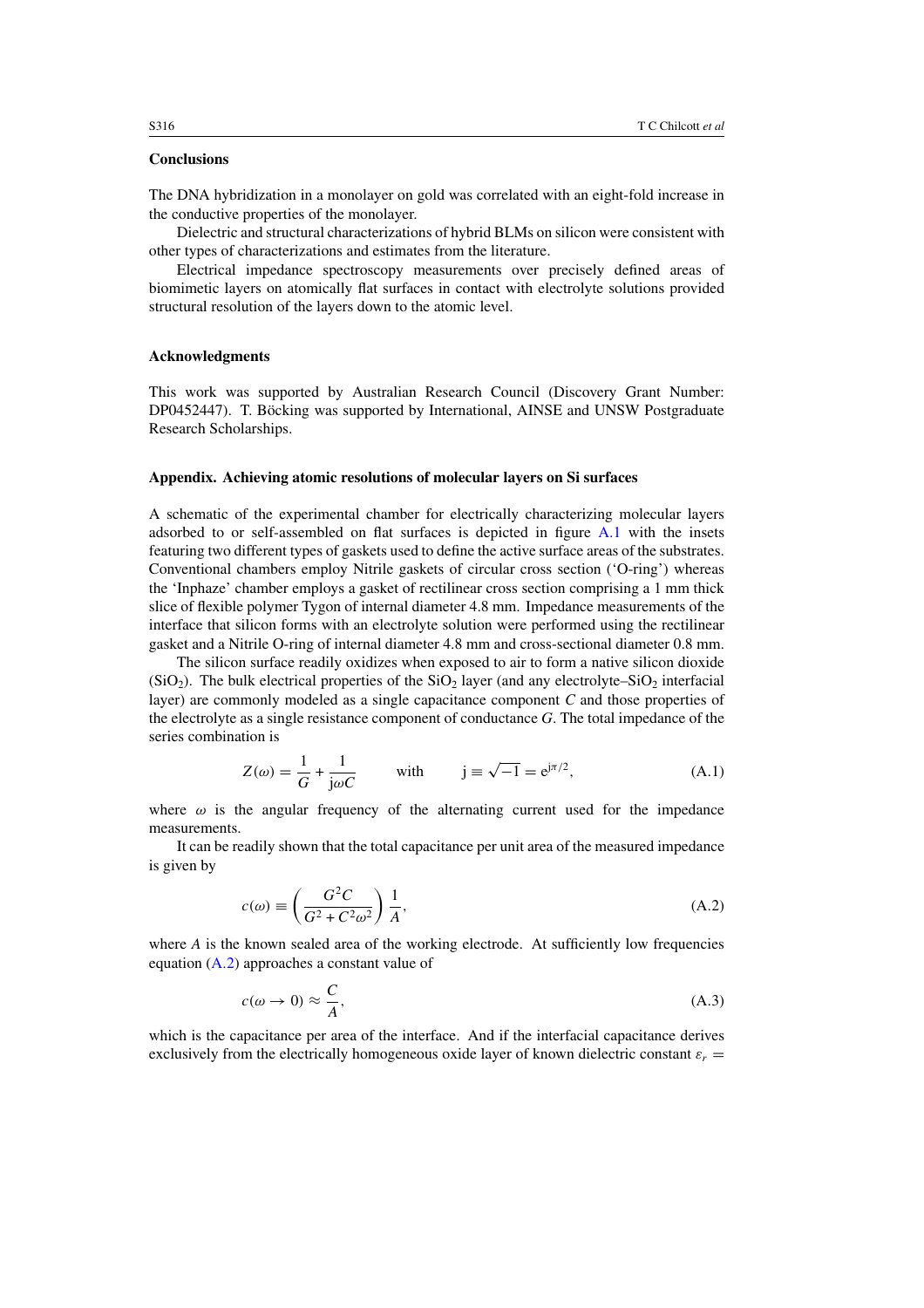<span id="page-10-0"></span>

**Figure A.1.** Schematic of the Inphaze chamber used to study the silicon–electrolyte interface and capacitance measurements of a  $SiO<sub>2</sub>$  layer made using a gasket of rectilinear ( $\blacksquare$ ) or circular ( $\blacklozenge$ ) cross section. The curve is the dispersion expected for a  $SiO<sub>2</sub>$  layer of capacitance 0.02 F m<sup>-2</sup> (yielding a thickness of 1.9 nm) attached to a  $Si(100)$  surface in contact with a 3 mM KCl electrolyte of conductance per area of 21.3 S m−2.

4.41 (*CRC Handbook*), then the capacitance per unit area at low frequencies will yield the thickness *t* of the layer according to

$$
t = \frac{\varepsilon_r \varepsilon_o}{C/A},\tag{A.4}
$$

where  $\varepsilon_o$  is the dielectric permittivity of free space (=  $8.85 \times 10^{-12}$  F m<sup>-1</sup>).

It can also be shown that the total conductance per unit area of the measured impedance is given by

$$
g(\omega) \equiv \left(\frac{GC^2}{G^2 + C^2 \omega^2}\right) \frac{1}{A},
$$

which, at sufficiently high frequencies, will approach

$$
g(\omega \to \infty) \approx \frac{G}{A},\tag{A.5}
$$

which is the conductance per area of the electrolyte. Note that the total capacitance (equation [\(A](#page-9-0)*.*2)) approaches

$$
c(\omega \to \infty) \to \left(\frac{G^2}{C\omega^2}\right) \frac{1}{A} \approx 0. \tag{A.6}
$$

Figure A.1 shows that capacitance measurements using the rectilinear gasket  $(\blacksquare)$  are generally consistent with theoretical expectations described by equations [\(A](#page-9-0)*.*3) and (A*.*6) and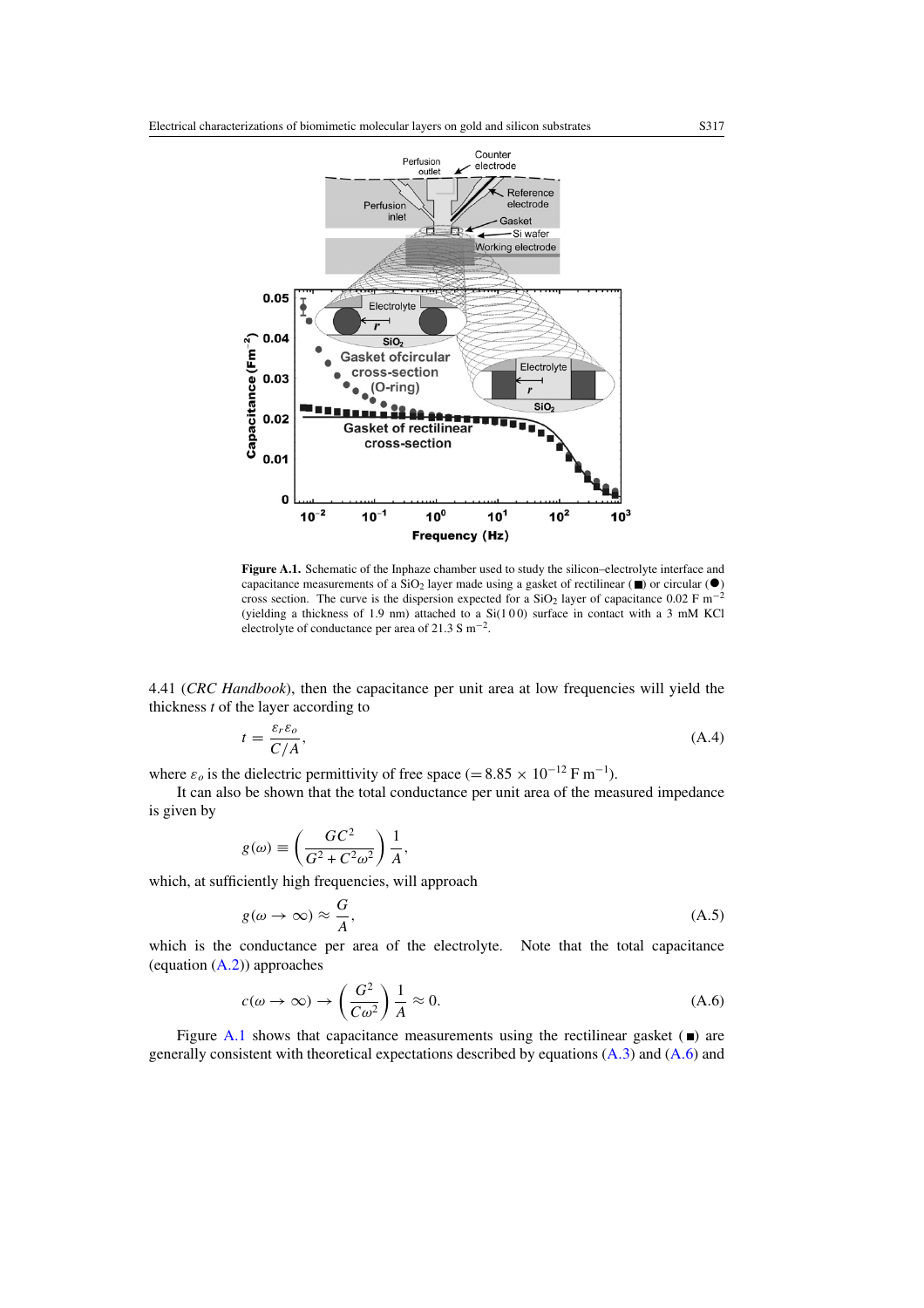<span id="page-11-0"></span>represented by the curve in figure [A.1](#page-10-0) using a value of 21.3 S  $\text{m}^{-2}$  for the conductance per unit area of the electrolyte (i.e.  $G/A$ ) and a value of 0.02 F m<sup>-2</sup> for the capacitance per unit area of the  $SiO<sub>2</sub>$  layer (i.e.  $C/A$ ). Importantly, the measured capacitance at low frequencies is substantially independent of frequency consistent with the known homogeneity of  $SiO<sub>2</sub>$  layers. Further, equation [\(A](#page-10-0)*.*4) yields a thickness of 1.9 nm for the layer which is of similar order of magnitude expected for native  $SiO<sub>2</sub>$  layers.

Whilst capacitance measurements of the same surface using the 'O-ring'  $(\bullet)$  are also consistent with theoretical expectations at frequencies above 1 Hz, as described by equation [\(A](#page-10-0)*.*6), they diverge exponentially with decreasing frequency from the expected constant value at low frequencies given by equation [\(A](#page-9-0)*.*3). This divergence could be attributed to the impedance network formed at the contact between the O-ring and the surface (a thin film of solution with a high impedance is formed between the O-ring and the surface).

These results show that experimental chambers that employ gaskets of rectilinear cross section to isolate and seal the active surface areas of a flat surface are better suited to characterizing the electrical and geometrical properties of other molecular layers attached to these surfaces.

The principles outlined above for the insulating silicon dioxide layer can be extended to the characterization of a sandwich of electrically homogeneous layers with distinctively different conductive and capacitive properties. In this instance, the total impedance of the system is given by the Maxwell–Wagner model, which for a planar system is given by

$$
Z(\omega) = \frac{1}{G} + \sum_{i=1}^{N} \frac{1}{G_i + j\omega C_i},
$$
\n(A.7)

where  $G_i$  and  $C_i$  are the conductance and capacitance, respectively, of the *i*th layer in the sandwich. Note that equation [\(A](#page-9-0).7) simplifies to equation (A.1) for  $N = 1$ ,  $G_1 = 0$  and  $C_1 =$ *C*. Inphaze software was used to fit the Maxwell–Wagner model to the impedance data. The capacitances of the layers and the known dielectric properties of the layers were then used to estimate layer thicknesses via equation [\(A](#page-10-0)*.*4).

#### **References**

- Aich P, Labiuk S L, Tari L W, Delbaere L J T, Roesler W J, Falk K J, Steer R P and Lee J S 1999 M-DNA: a complex between divalent metal ions and DNA which behaves as a molecular wire *J. Mol. Biol.* **294** [477–85](http://dx.doi.org/10.1006/jmbi.1999.3234)
- Arkin M R, Stemp E D A, Holmlin R E, Baron J K, Hormann A, Olson E J C and Barbara P F 1996 Rates of DNA-mediated electron transfer between metallointercalators *Science* **273** [475–80](http://dx.doi.org/10.1126/science.273.5274.475)
- Ashcroft R G, Coster H G L and Smith J R 1977 The molecular organisation of bimolecular lipid membranes. The effect of benzyl alcohol on the structure *Biochim. Biophys. Acta.* **469** [13–22](http://dx.doi.org/10.1016/0005-2736(77)90321-2)
- Ashcroft R G, Coster H G L, Laver D R and Smith J R 1983 The effects of cholesterol inclusion on the molecular organisation of bimolecular lipid membrane *Biochim. Biophys. Acta.* **730** [231–8](http://dx.doi.org/10.1016/0005-2736(83)90338-3)

Bhalla V, Bajpai R P and Bharadwaj L M 2003 DNA electronics *EMBO Rep.* **4, 5** [442–5](http://dx.doi.org/10.1038/sj.embor.embor834)

Böcking T 2003 Organic and biofunctional layers on silicon *PhD Thesis* University of New South Wales, Australia

- Böcking T, James M, Coster H G L, Barrow K D and Chilcott T C 2004 Structural characterization of organic multilayers on silicon (1 1 1) formed by immobilization of molecular films on functionalized Si-C linked monolayers *Langmuir* **20** (21) 9227–35
- Chilcott T C, Wong E L S, Böcking T and Coster H G L 2007 Probing biomimetic molecular structures on gold and silicon(1 1 1) with electrical impedance spectroscopy *IFMBE Proc. ICEBI 2007 (Graz, Austria)* ed H Scharfetter and R Merva vol 17 pp 308–11
- Coster H G L and Chilcott T C 1999 The characterisation of membranes and membrane surfaces using impedance spectroscopy *Surface Chemistry and Electrochemistry of Membranes* ed T S Sørensen (New York: Dekker) pp 749–92
- Coster H G L and Laver D R 1986 The effect of benzyl alcohol and cholesterol on the acyl chain order and alkane solubility of bimolecular phosphatidylcholine membranes *Biochim. Biophys. Acta.* **861** [406–12](http://dx.doi.org/10.1016/0005-2736(86)90448-7)